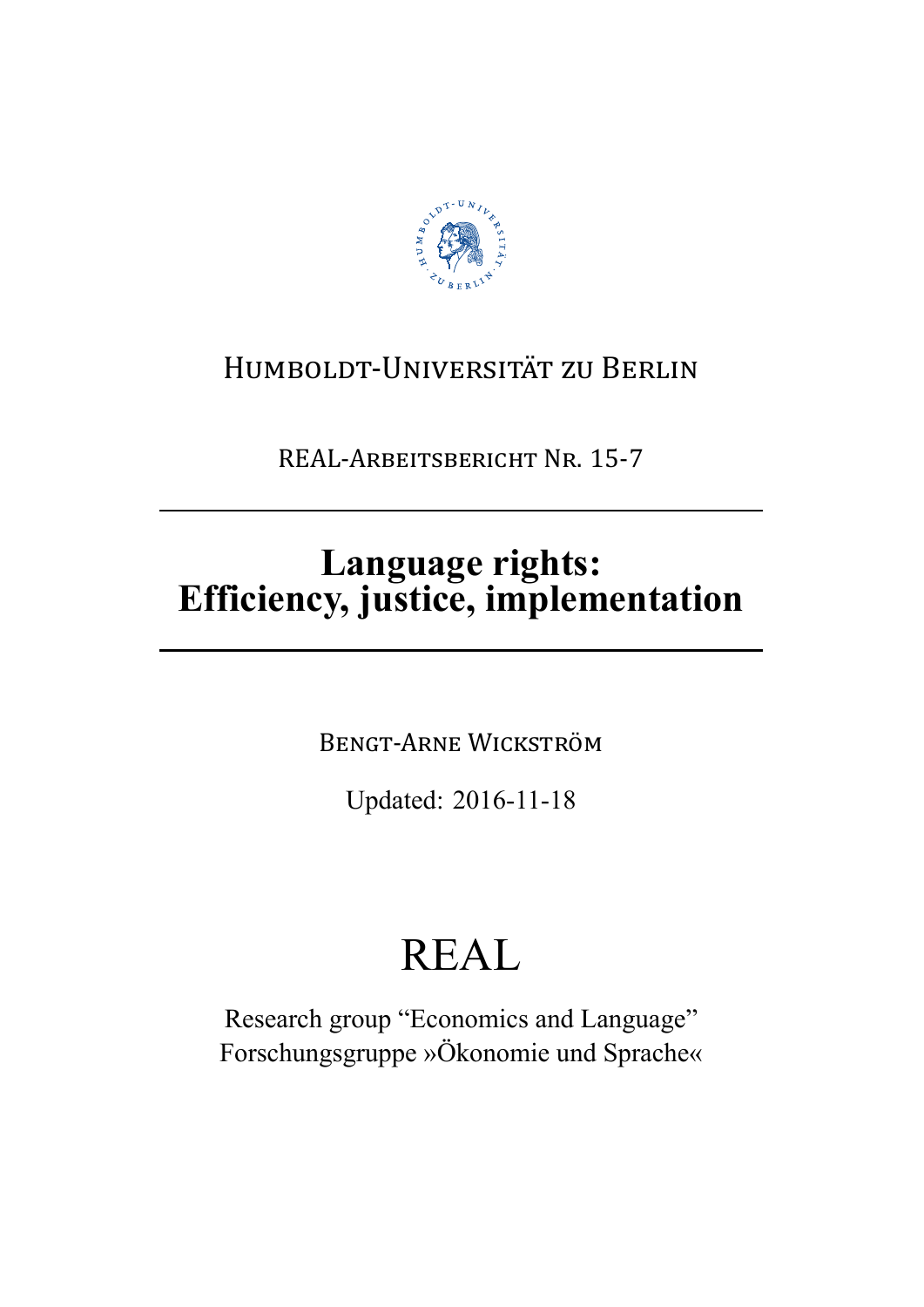### Language rights: Efficiency, justice, implementation\*

#### BENGT-ARNE WICKSTRÖM

*Andrássy-Universität Budapest*

#### **Abstract**

An economic analysis of language rights takes its point of departure in individual preferences. One compares the implementation costs to the value attributed to the rights by the individuals; a certain allocation of rights should then be implemented if the aggregated value exceeds the costs of realizing the allocation.

The costs of implementing a certain right are as a rule both conceptually and practically well defined. Generally they will decrease *per capita* when the number of beneficiaries increases. This implies that optimal rules should be expressed in terms of a "critical mass" of beneficiaries.

The definition of value is more difficult and, hence, more interesting. As in any cost-benefit analysis, the point of departure is the individual propensities of pay for the rights allocation. The benchmark is then that rights should be realized if aggregated benefits exceed costs. The benchmark, however, has to be modified in different directions. Modifications are necessary if:

- rights increase the status of the language and this in turn increases the individual propensities to pay (more rights should be implemented than in the benchmark case).
- rights increase the size of future generations using the language (more rights should be implemented than in the benchmark case).

This essay has been published as:

<sup>\*</sup>Part of this work has been carried out during visits to the Research group "Economics and language" in Berlin, which is receiving funding from the European Union's Seventh Framework Program (Project MIME – grant agreement 613344). This support is gratefully acknowledged.

WICKSTRÖM, BENGT-ARNE (2015). "Language rights: Efficiency, justice, implementation". In: *Transylvanian Society / Erdélyi Társadalom* **13**: 69–83.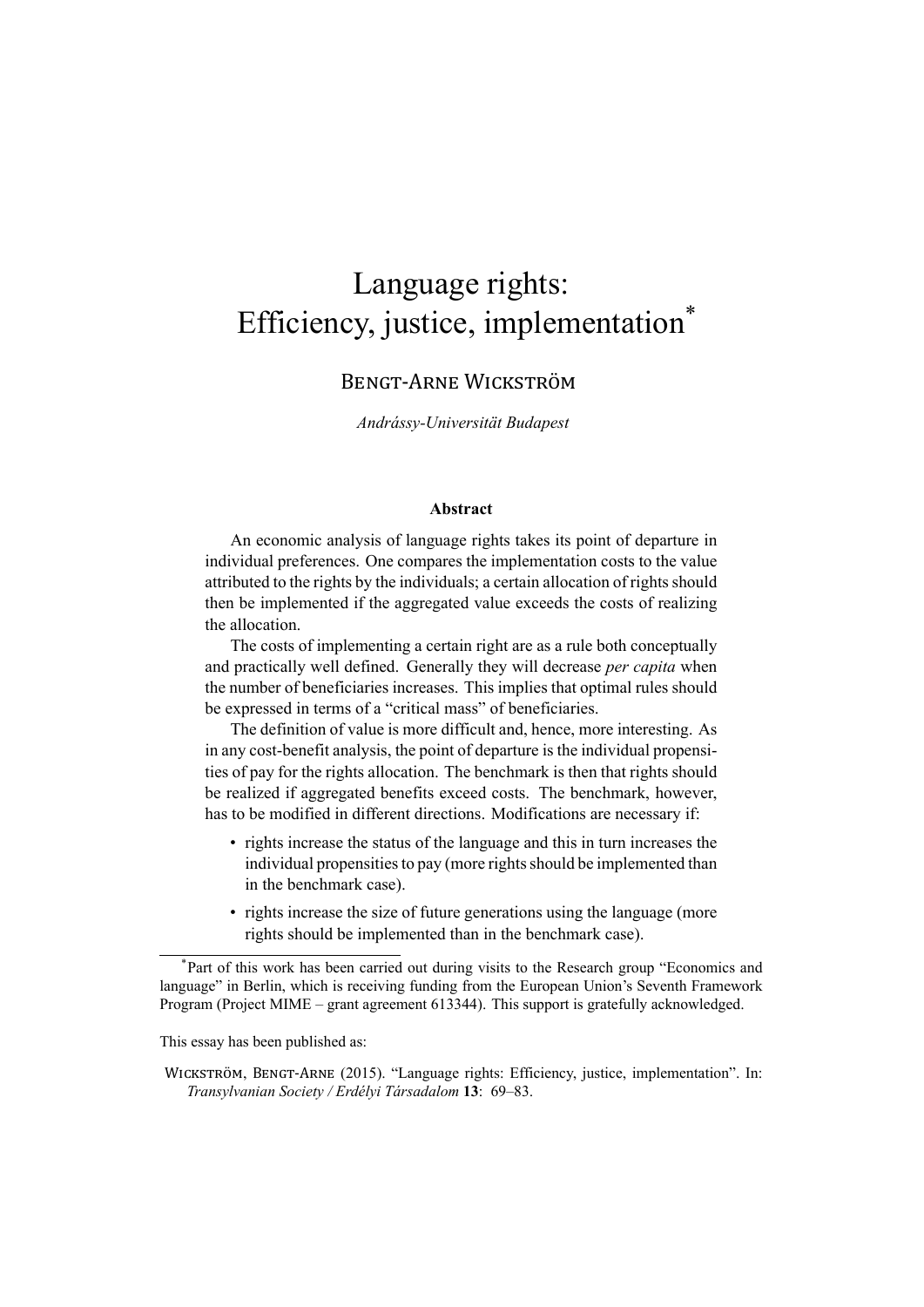- rights decrease the size of future generations using other languages (less rights should be implemented than in the benchmark case due to the concave cost structure).
- the speakers of the language are poorer than speakers of other languages and the government wants to redistribute in favor of the poor (more rights should be implemented than in the benchmark case).
- linguistic diversity is a good in itself and the language is small and threatened (more rights should be implemented than in the benchmark case).

The practical legal realization of language rights depends in part on the federal structure of the state. A sensible federal structure depends on the geographical distribution of the speakers of the languages. Manipulations of the federal structure can then be used by a majority to discriminate a minority

**Keywords:** language rights, linguistic justice, efficiency, status planning, federalism, linguistic discrimination

#### **1 INTRODUCTION**

Like in any other analysis that claims to be scientific, the problem of language rights has to be structured in such a manner that it in principle can be made operative. That is, we need to find sensible definitions of language rights that can be made the object of policy analysis. Then we need to decide on the possible goals of the language policy and find an optimal policy with respect to these objectives. Finally, the optimal policy has to be translated into real-word implementations. In this section, we will briefly specify the ingredients into the analysis with the point of departure in welfare-economics theory.<sup>1</sup>

#### **1.1 NORMATIVE ANALYSIS**

Initially, we note that we are interested in [a](#page-2-0) normative analysis. We are looking for policy decisions leading to some goals that are determined outside of the analysis. That is, the goals themselves are not the object of analysis; they are rather the independent variables of the problem. We could say, the policy makers decide on the goals, and our task is to find out how to come as close as possible to the goals of the policy makers. This would be a trivial exercise if there were not some constraints to be considered. In an economics analysis, such constraints are first and foremost given by human behavior. Human beings react to changes in their surroundings. These changes are, for instance, caused by policy decisions.

<span id="page-2-0"></span><sup>&</sup>lt;sup>1</sup> For a more detailed analysis, see WICKSTRÖM (2013) and WICKSTRÖM (2016).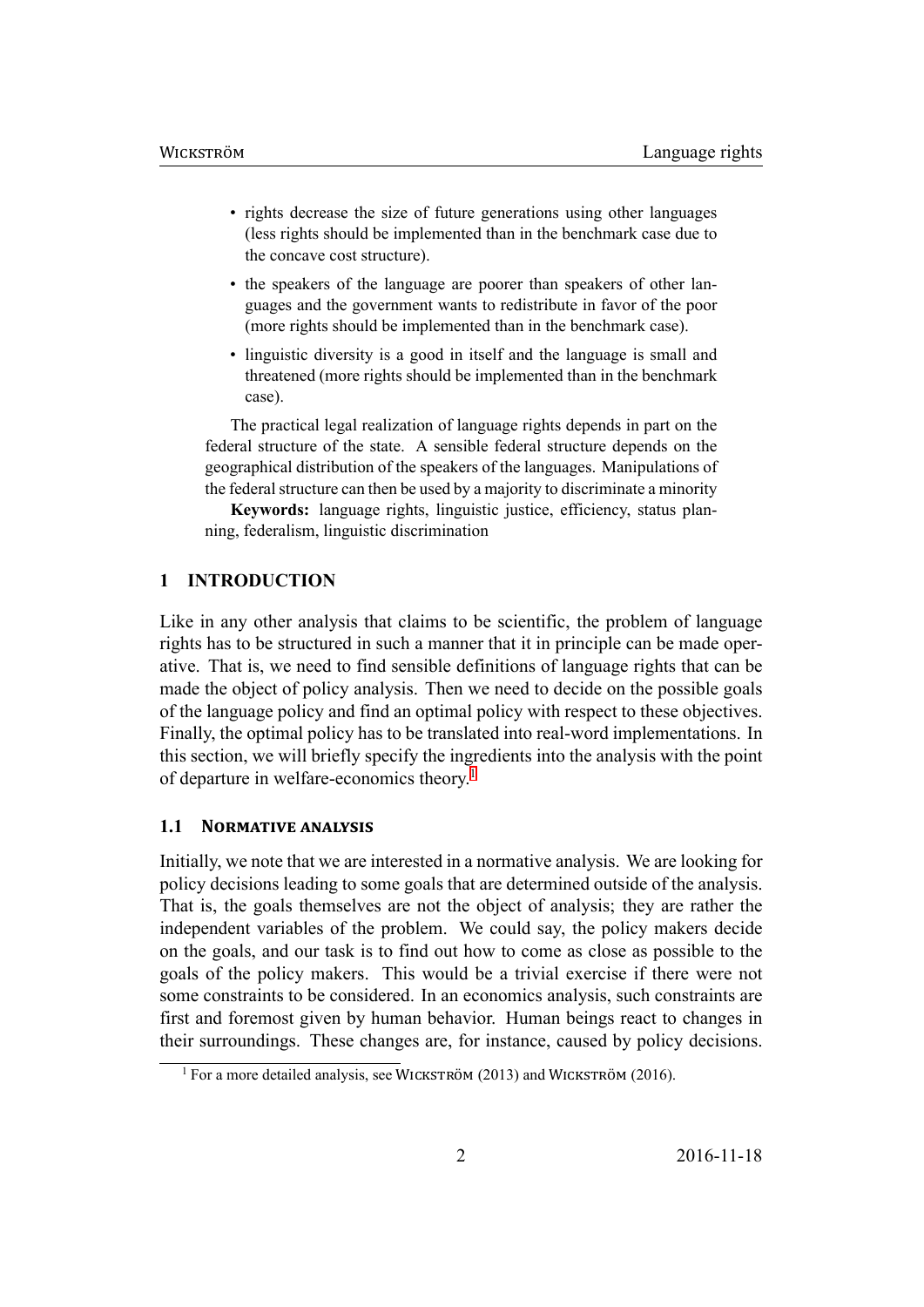One could say, the normative (prescriptive) analysis has to be subjected to the constraints given by the positive (descriptive) analysis of the workings of society.

A central concept in an economics analysis is methodological individualism. That signifies that the point of departure consists of individual wants and behavior. The goals of the policy makers (for short: the planner) are in our analysis supposed to be derived only from individual preferences. Collective preferences do not exist in their own right, but only as some aggregates of individual preferences.

Individuals are also supposed to have entitlements to various resources including "money" as a general store of value. From the assumption that any bilateral or multilateral exchange which no individual objects to is permissible and "good" comes the concept of Pareto efficiency which is general seen as the foundation of welfare theory. Cost-benefit analysis makes the Pareto efficiency operational.<sup>2</sup> In this essay we will argue in terms of cost-benefit analysis.

In order to analyze distributional aspects of language rights, we need to define concepts of justice or fairness. The basic point of departure is equality of al[l](#page-3-0) individuals. For our purposes, all individuals are assumed to be endowed with the same rights with respect to their chosen language. Adding Pareto efficiency to this concept implies that one has to accept voluntary changes. Hence, individuals are in principle allowed to sell or buy rights. That is, the absence of rights for one group can be justified with compensation payments to the members of that group, such that they rather have no rights and the compensation than no compensation and certain rights.<sup>3</sup> In the absence of full compensation payments, we can translate the rights allocation and partial compensation payments into changes in an implicit income distribution and let the planner have preferences over such income distributions. For poli[cy](#page-3-1) purposes, the evaluation of changes in implicit income can be expressed with the help of weights attached to the individuals by the planner. The sum of weighted individual changes in implicit income can then be interpreted as welfare changes. If all individual weights are equal and constant, the planner is only concerned with efficiency; if the weights increase with decreasing income, the planner wants to redistribute in favor of the poor.

#### **1.2 LANGUAGE RIGHTS**

In order to operationalize the concept of language rights, we look at different domains that can be legally defined. An allocation of language rights, denoted by *r*, is then a matrix of zeroes and ones. In one dimension we have the domains in the other the legal status of the language in each domain; if it is one, the individuals

<sup>2</sup> Due to so called "income effects" there are a number of theoretical difficulties in the transition from Pareto efficiency to cost-benefit analysis, especially the so-called Scitovsky paradox. See SCITOVSZKY (1941), as well as the discussion in WICKSTRÖM (2016).

<span id="page-3-1"></span><span id="page-3-0"></span> $3$  For a further discussion, see WICKSTRÖM (2007).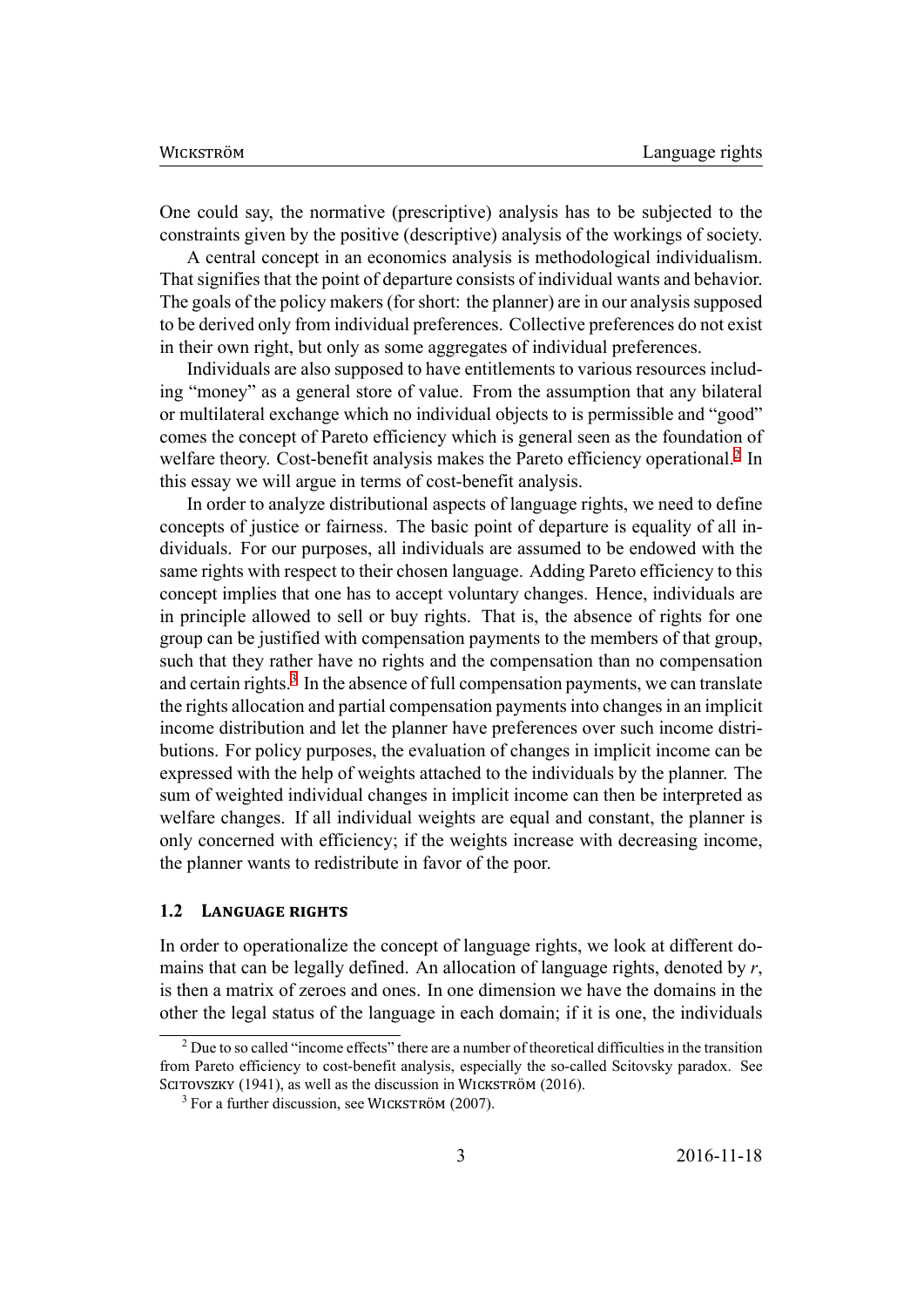have a legal right to use the language in the corresponding domain; if it is zero, no such right exists. That is,  $r_{ld} = 1$  would mean that one has the right to use language *l* in domain *d*. Typical domains can be the courts of law, public education, debates in the parliament, street signs, official announcements, etc. Of course, several domains can be collected into one aggregate domain. That way one can define concepts like "official language", "national language", or "working language".

#### **1.3 BENEFITS AND COSTS**

The benefits of a certain allocation of rights is what this allocation is worth to the individuals of society. The costs are the resources used by the society to implement the language rights.

#### **1.3.1 Individuals**

Each individual *i* attributes a certain value *b* to a given allocation of language rights  $r: b^i(r)$ . This value, or *propensity to pay*, has its origin both in the need to be able to communicate, if one needs the language to communicate, and in a purely emotional attachment to the idiom, giving a boast to the proper identity. One can also consider each domain separately. The propensity to pay for rights for language *l* in domain *d* of individual *i* is then denoted  $b_{ld}^i$ .

#### **1.3.2 Society**

The aggregate propensity to pay of society  $b<sup>s</sup>$  is simply the sum of the individual propensities to pay:  $b_{ld}^s = \sum_i b_{ld}^i$ . For the sake of simplicity, we assume that there are only two groups in society, a minority and a majority. Further, we will focus on language rights for the minority language, implicitly assuming that the majority language has all possible rights. We also make the simplifying assumption that only the members of the minority is interested in rights for the minority language, and we denote the average propensity to pay of a member of the minority by  $\bar{b}$  and the size of the minority population by *m*. The aggregate propensity to pay can then be written as  $b_{ld}^s = m\bar{b}_{ld}$ . Finally, we assume that  $\bar{b}$  is independent of *m*.

#### **1.3.3 Costs**

The costs to society *c* of introducing rights in a certain domain for the minority language generally will depend both on the rights allocation and the number of the beneficiaries, the size of the minority community:  $c(r, m)$ . The dependence on *m* can take various forms. Generally there is a fixed component and a variable one. In the case of street signs or public documents, there is only the fixed component; that is, the cost curve as a function of *m* is horizontal as illustrated in figure 1.

4 2016-11-18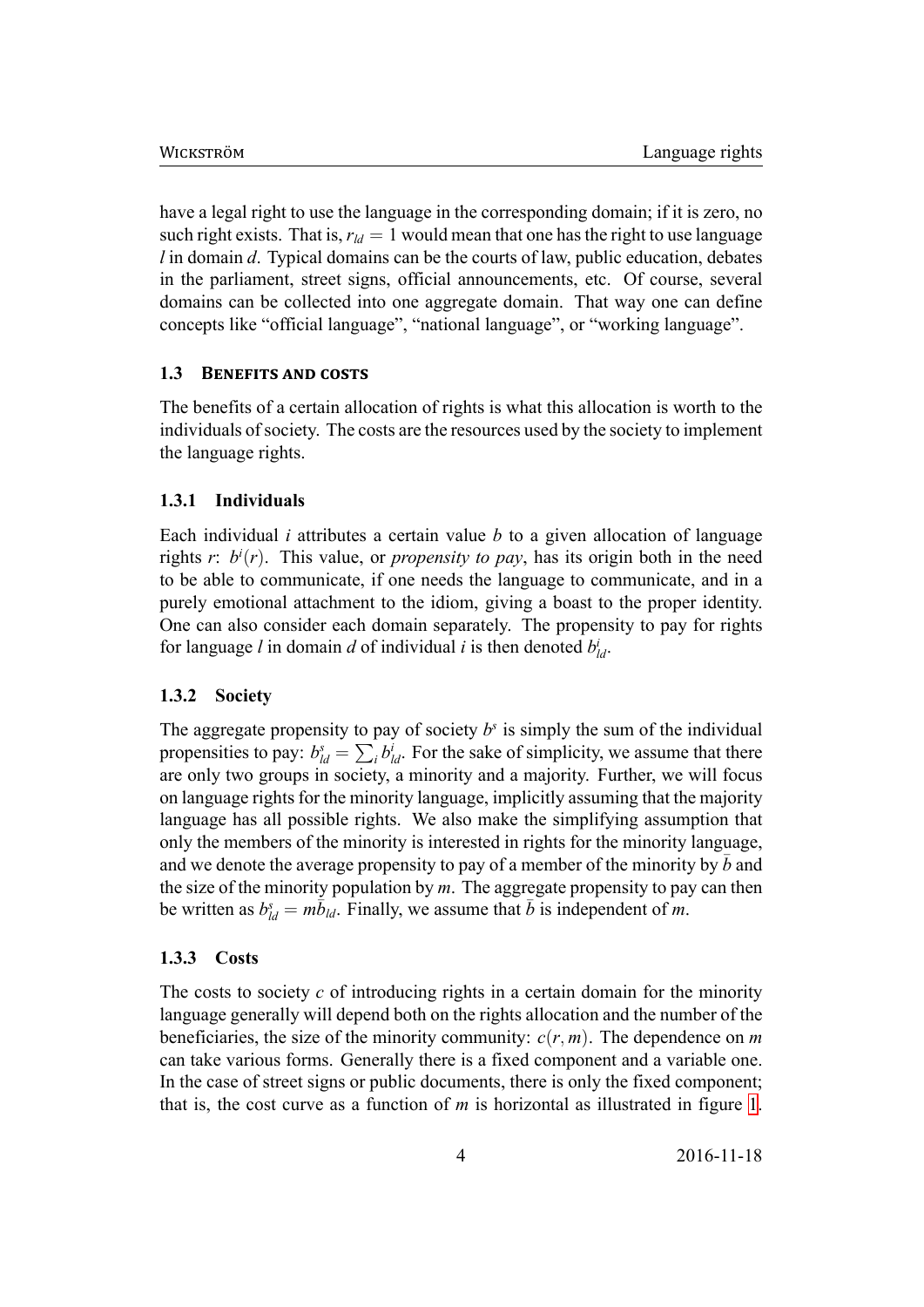

Figure 1. The cost structure of street signs

On the other extreme, public education has very low fixed costs, but high variable costs that are proportional to the number of beneficiaries. The cost curve goes from the origin with a constant slope. This is pictured in figure 2. In general, both components are present or the costs increase less then proportionally with the number of beneficiaries. Then the cost curve is a concave function as can be seen in figure 3.

#### 1.4 **GOALS**

In the fo[llo](#page-6-0)wing we will analyze the implications of two sets of goals. First we will only consider efficiency and totally neglect distributional issues. That is, the only thing that matters is if the aggregate propensities to pay for a certain rights allocation exceed the costs of providing the allocation or not, independently of who carries the costs.

Thereafter, we will consider who carries the costs and take redistributional preferences of the planner into account. Normally, one wants to redistribute from the rich to the poor, but sometimes redistribution goes in the opposite direction. This can depend on the rich being more powerful then the poor and using their power to further their interests. Talking about minority languages, one could also imagine that there is a desire of having a uniform state – a nation. One way of achieving this might be found in the reduction of minority rights, if extensive minority rights lead to autonomy and centrifugal forces. In this case, the planner will give higher weights to the members of the majority than to those of the minority – a form of optimal discrimination.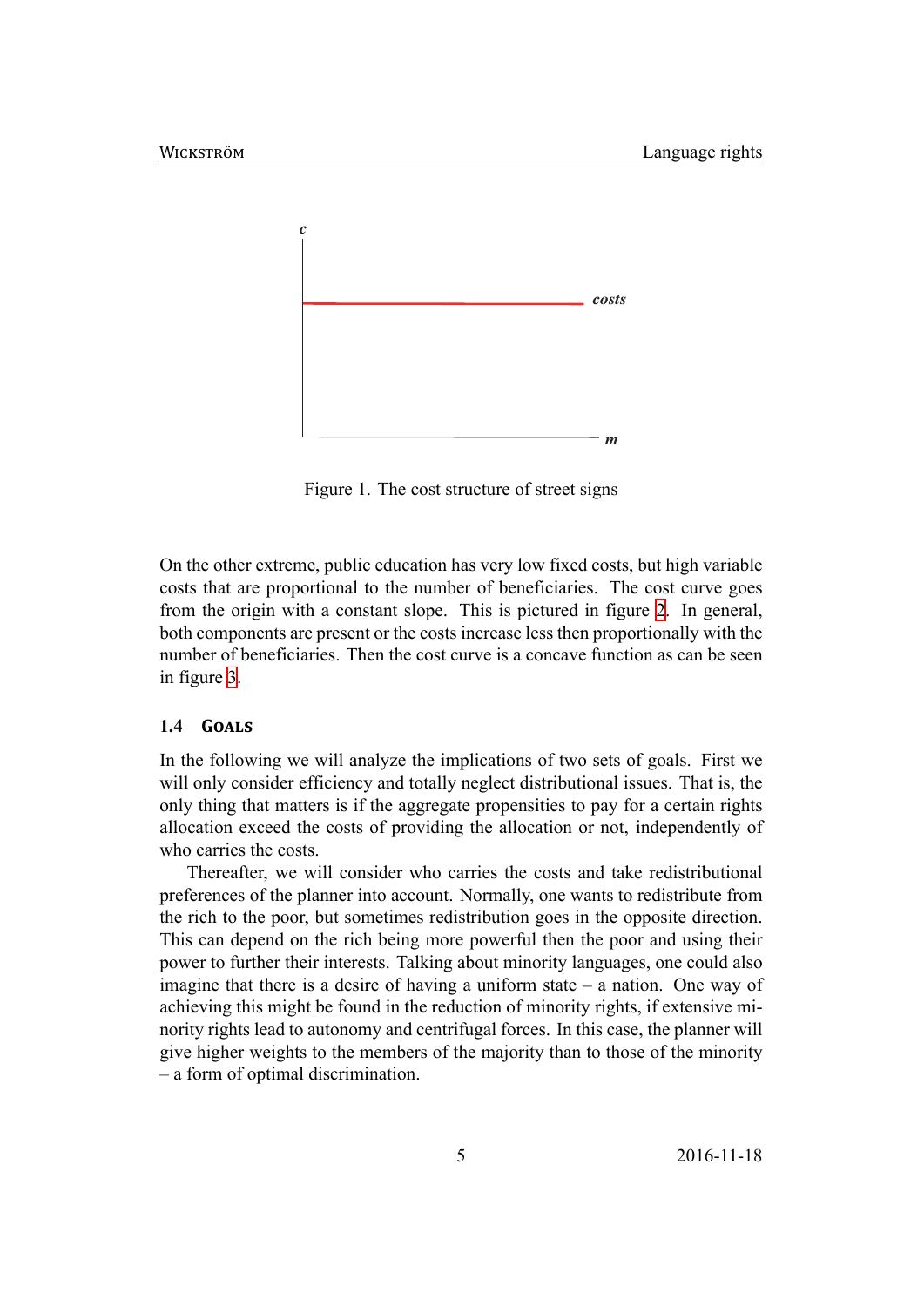

Figure 2. The cost structure of public education

<span id="page-6-0"></span>

Figure 3. Concave cost structure in general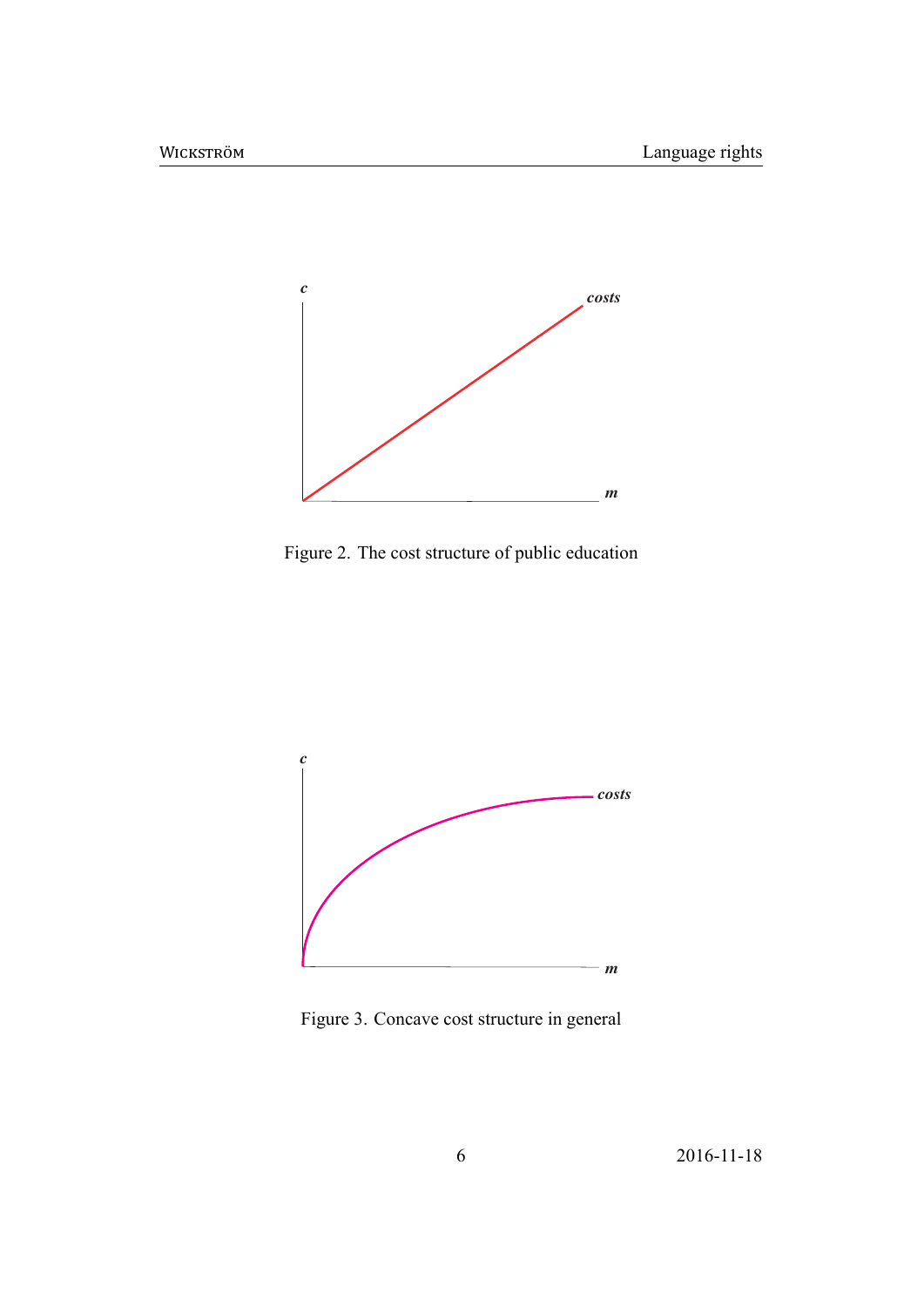#### **2 EFFICIENCY**

<span id="page-7-0"></span>In the simple cost-benefit analysis, costs are compared to benefits and a proposal is accepted if benefits exceed costs. In our case we find the net benefits *p*:

$$
p(r) = m\bar{b}(r) - c(r, m) \tag{2.1}
$$

If  $p(r)$  is positive, the result is that the rights allocation *r* should be implemented. Under the assumption that  $\bar{b}$  is independent of *m* and that  $c$  is a concave function in  $m$ , we immediately see that  $p$  will change from negative to positive at some value  $m = m^*$ . If *m* is below  $m^*$ , the rights allocation should not be introduced and if *m* is above  $m^*$ , it should be realized. The critical value of *m*,  $m = m^*$  is shown in figure 4. For each individual right there exists a critical mass of beneficiaries. That is, the analysis says that there should be more rights in a big minority community than in a smaller one, and for the introduction of a certain right there should be a rule [s](#page-8-0)tating the minimal number of beneficiaries necessary – a critical-mass rule.

The critical mass will, of course vary between zero and infinite. In the case of proportional costs it is either zero or infinite. That is, the decision on providing public education in a minority language should only depend on the average propensity to pay of the members of the minority community in comparison to the *per capita* costs and not at all on its size. On the other hand, the decision to put up street names in the minority language will always depend on the size of the community.

#### **2.1 MODIFICATIONS**

There are many reasons why the introduction of rights for a minority language can have feed-back effects on the variables entering our decision criterion  $m\bar{b}(r) \geq$ *≥*  $c(r, m)$ . The introduction of rights might increase the pride in the language and culture of the members of the minority, hence increasing  $\bar{b}(r)$ , the average propensity to pay for the rights in the community. More rights might also lead to the size of the minority community increasing, since more individuals in the next generation will stay in the community and adopt the language. This would increase *m* and also affect the costs of providing the rights.

#### **2.1.1 Increase in the average propensity to pay for the rights**

The affect of an increase in the average propensity to pay is straight-forward. The left-hand side of the inequality will increase and consequently the inequality will be satisfied in more cases. That is, more rights-allocations would be accepted by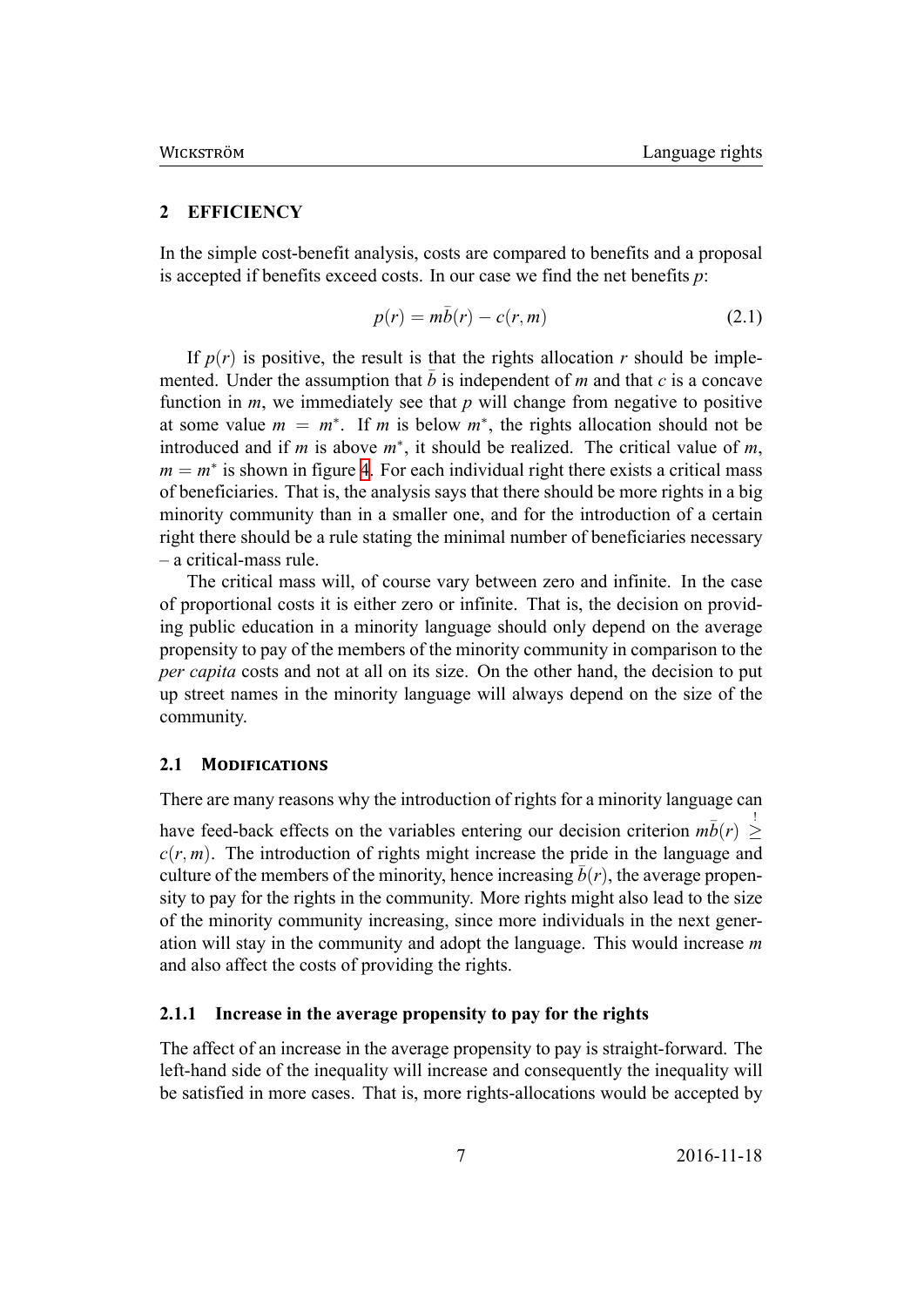<span id="page-8-0"></span>

Figure 4. Concave cost structure and a critical mass

the decision criterion. In other words, the *ex ante* benchmark decision criterion is too strict and one should modify it, taking the feed-back effect into account.<sup>4</sup>

#### **2.1.2 Increase in the size of the minority community**

An increase in the size of the minority community leads to a decrease in th[e](#page-8-1) size of the majority community if the total population stays constant. The effect on our bench-mark criterion is an increase of both the left-hand side (due to *m* increasing) and the right-hand side due to an increase in the costs. However, since the cost function is assumed to be concave, the cost *per capita*  $c(r, m)/m$  will decrease. See figure 5; the costs *per capita* are given by the slope of the lines from the origin. Hence, the left-hand side will increase more than the right-hand side, and we again have an argument for a smaller critical mass and more extensive rights than whati[s](#page-9-0) implied by our benchmark case.

However, the majority community will decrease and the costs of providing the language rights for the majority will also decrease. Since the size of the majority community is greater than that of the minority one, the decrease in costs for implementing language rights for the majority will be smaller than the increase in costs for the implementation of the same rights for the minority. That is, for the implementation of a given rights allocation there will be a net increase in total costs. For the country as such there will hence be an increase in the *per capita* costs of implementing language rights if the total population stays constant. Hence, there is also a negative feed-back effect due to the increase in the size of the minor-

<span id="page-8-1"></span><sup>&</sup>lt;sup>4</sup> A similar result with the opposite sign will be obtained if a right is removed. This could lead to a "cycle" and no clear result would be obtained, see WICKSTRÖM (2016).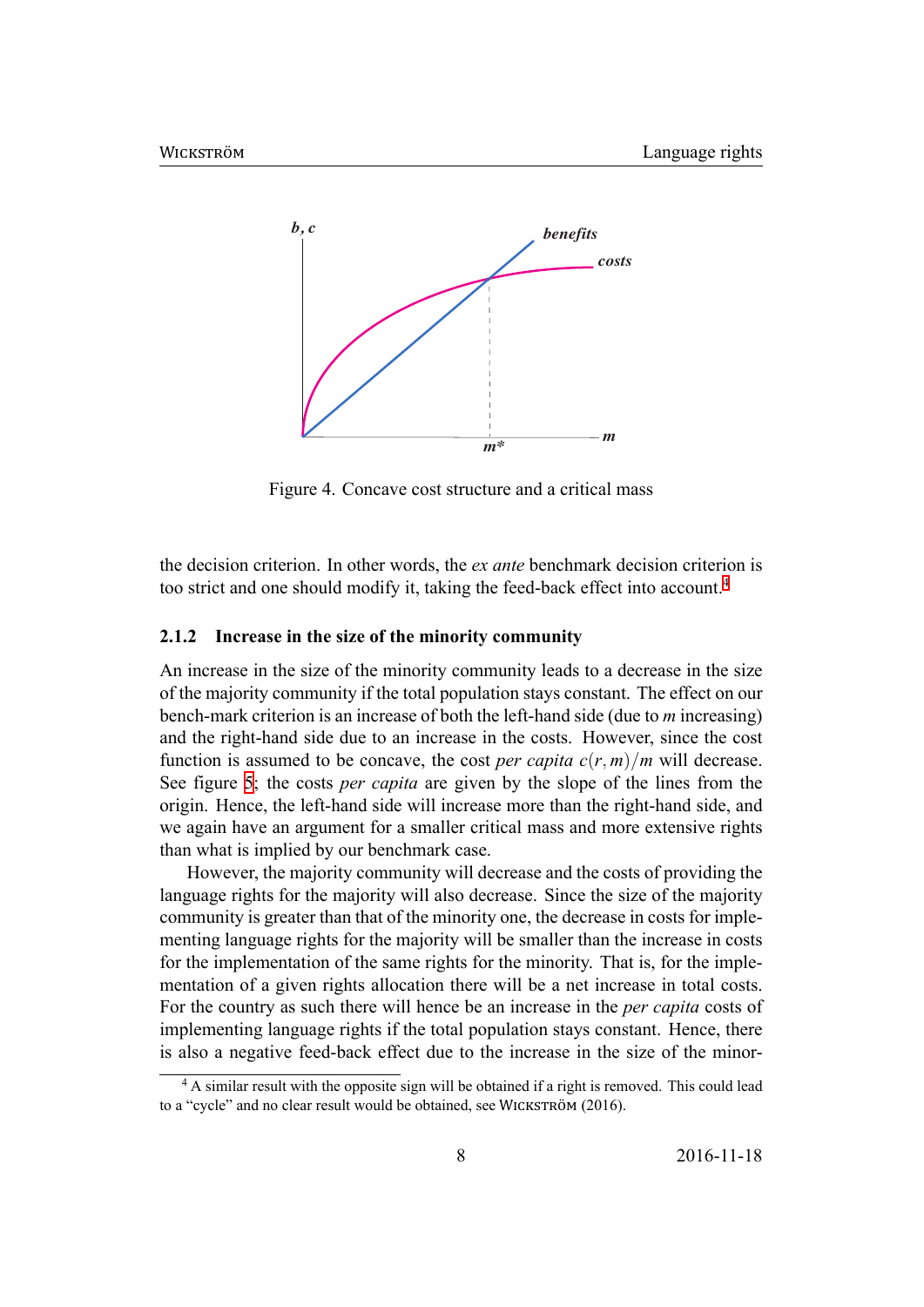<span id="page-9-0"></span>

Figure 5. Costs *per capita* for different *m*

ity community. In this case, the benchmark condition overstates the benefits of minority-language rights.

#### **2.1.3 Language-ecology arguments**

Some people claim that there is a value *per se* to have a large number of languages in the world. This is inspired by the arguments for a diversity of biological species. The argument is that if a language disappears, valuable knowledge is lost to humanity. This argument, of course, trivially implies that the benchmark case understates the benefits of minority-language rights if the minority language is threatened by extinction.

#### **3 DISTRIBUTIONAL ISSUES**

To discuss distributional issues, we have to specify and evaluate the distribution of implicit income for different rights allocations. Generally speaking, we would need not only the individual propensities to pay for the rights allocations, but also the distribution of the associated costs as well as that of other goods and income on the different individuals. Since we are mainly interested in the language rights, we ignore the other aspects, implicitly assuming that there is no difference between the minority and the majority with respect to income distribution. Also, it is assumed that the costs of implementing language rights are distributed equally over the entire population. Then the remaining distributional issue is due to whether the members of the minority are enjoying rights for their language or not.

9 2016-11-18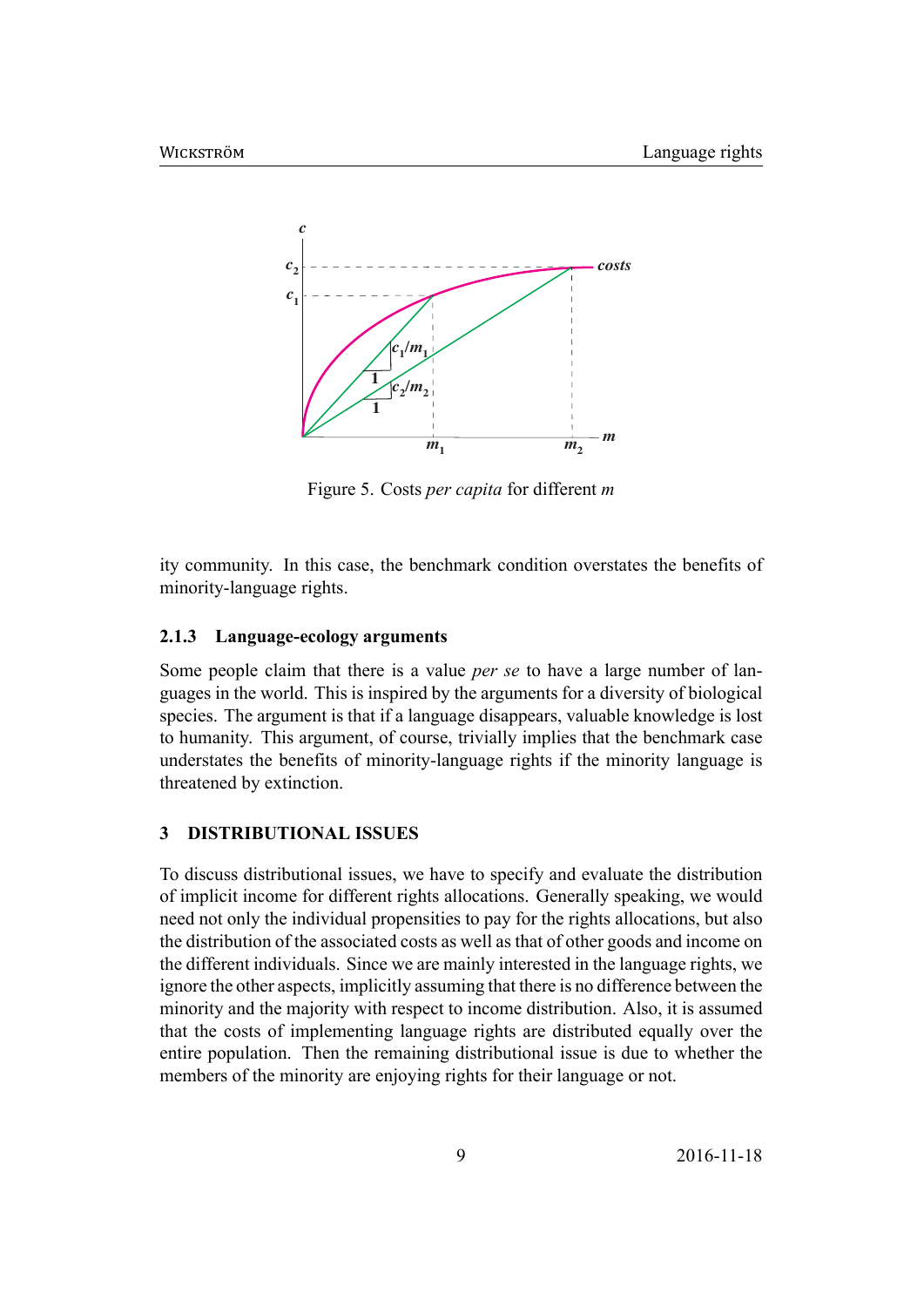#### $3.1$ **POINT OF DEPARTURE**

As the point of departure of the analysis, we let all individuals in society have the same rights.<sup>5</sup> The alternative then is that there are less rights for the minority and consequently a reduction in the costs caused by the implementation of language rights. The first best solution would be that the members of the minority be fully compensated with higher income for the loss of rights and full equality would be preserved.<sup>6</sup> However, we consider this unrealistic and study the situation with inequality.

#### 3.2 MODIFIED COST-BENEFIT ANALYSIS

Let the size of the majority be  $M$  and write the costs saved by the abolition of the rights for the minority as  $c$  and the average propensity to pay of the members of the minority for the abolished rights allocation  $b$ . A member of the majority will then on average have a gain of  $c/(M+m)$  and a member of the minority a (negative) gain of  $c/(M+m) - \overline{b}$ . The planner attaches a weight  $\beta$  to the members of the minority and the weight 1 to the members of the majority. The net weighted gain to society of abolishing the rights allocation for the minority is then:

$$
\triangle u = \frac{Mc}{M+m} + \beta \left[ \frac{mc}{M+m} - m\overline{b} \right] = c\frac{M+\beta m}{M+m} - \beta m\overline{b}
$$
(3.1)

If  $\beta = 1$ , the majority and the minority have equal weights, this reduces to our benchmark case:

$$
\triangle u = c - m\bar{b} \tag{3.2}
$$

However, if  $\beta$  is different from one, one gets a modified rule for giving the rights allocation to the minority,  $\triangle u < 0$ :

$$
m\bar{b} > c \left[ 1 - \frac{\beta - 1}{\beta} \frac{M}{M + m} \right] = c \left[ 1 - \frac{\beta - 1}{\beta} (1 - \alpha) \right]
$$
(3.3)

The parameter  $\alpha$  is the size of the minority as a fraction of the total population.

If  $\beta > 1$ , the planner wants to redistribute in favor of the minority when it does not enjoy rights for their language and, hence, is poorer than the majority.

 $5$  The choice of *status quo*, however, is not quite straightforward. One gets slightly different results depending on whether the point of departure is one with universal rights (the "liberal" point of view) or with universal absence of rights (the "absolutist" point of view), or any point in between. This is analyzed in WICKSTRÖM (2007).

<span id="page-10-1"></span><span id="page-10-0"></span> $6$  This is the line of reasoning of VAN PARIJS (2011) who argues for the use of English as the sole official language in the European Union, but with compensation payments for the non-English speakers.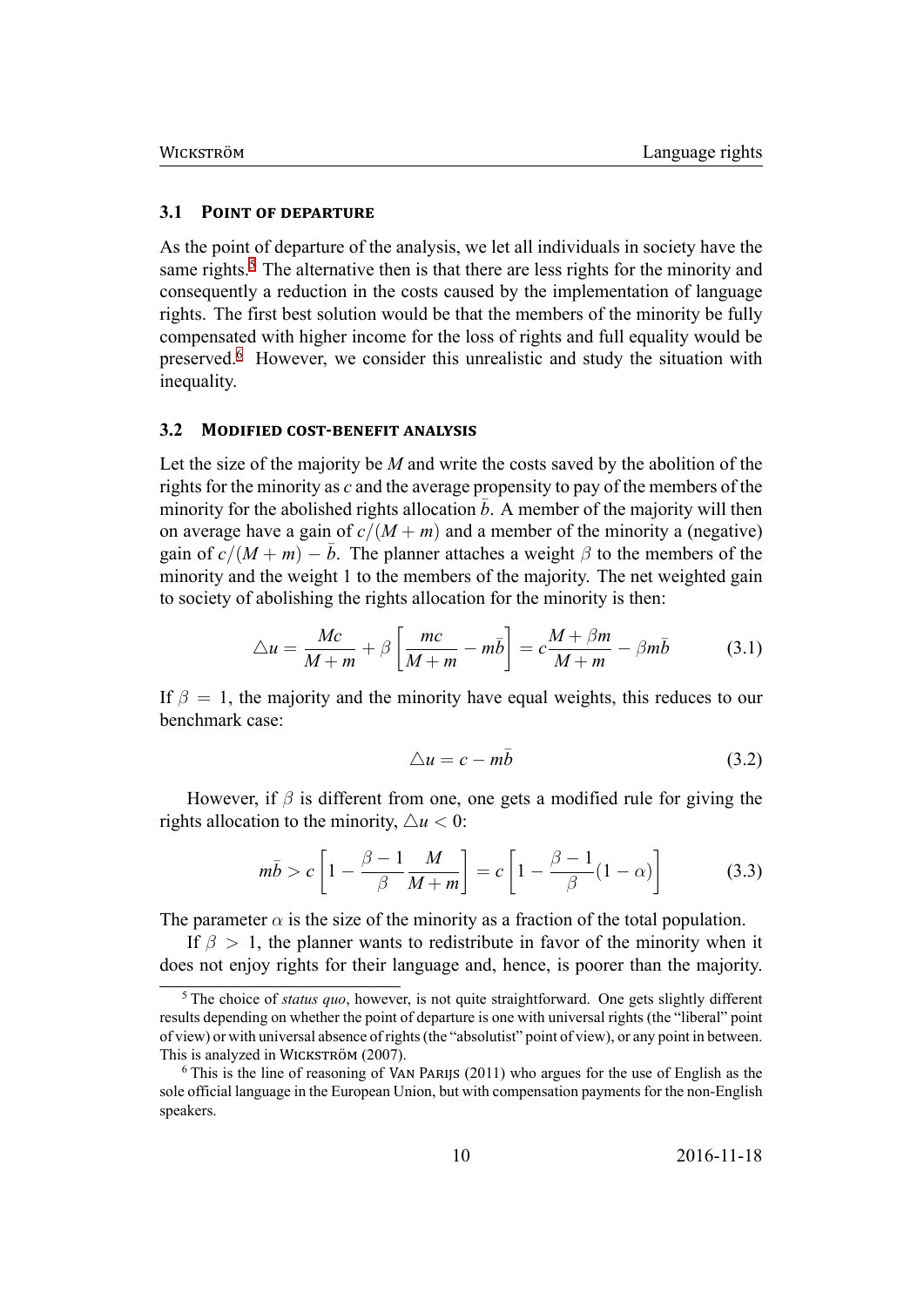The benchmark condition is now modified and less restrictive. The desire to redistribute in favor of the week thus leads to a more generous allocation of rights than what is implied by the simple benchmark condition. We also note that now the condition does not only depend on the absolute size of the minority, but also on its fraction of the population. This is due to the fact that the costs are distributed over the entire population and the costs *per capita* are the higher the bigger is the fraction of the minority by a given absolute size. The result of this is that the critical mass will depend negatively on  $\alpha$ . The bigger is  $\alpha$ , the smaller is the critical mass. Since the size of the minority is given by  $\alpha(M+m)$ , a minority of a fixed percentage size should enjoy more rights in a large country than in a small one. A minority of a given absolute size should also enjoy more rights in a large country than in a small one.<sup>7</sup>

#### $3.3$ **DISCRIMINATION OF THE MINORITY**

The same model applies also to the case when the planner sees the minority as a liability per se. One sees homogeneity of the population as desirable. Then the weights allocated to the minority are smaller than one,  $\beta$  < 1. The condition for providing minority rights remains the same:

$$
m\bar{b} > c \left[ 1 + \frac{1 - \beta}{\beta} (1 - \alpha) \right]
$$
 (3.4)

Now the condition is more difficult to fulfill and the critical mass is greater. Less rights will be allocated to the members of the minority than in the benchmark case. What was said above with respect to the size of the country is reversed.

In this case, we can in some cases derive a percentage rule for granting minority rights. If costs are proportional to the number of beneficiaries, like in the case of public education, this happens. Let the costs equal  $m\bar{c}$ . The condition becomes:

$$
\bar{b} > \bar{c} \left[ 1 + \frac{1 - \beta}{\beta} (1 - \alpha) \right]
$$
 (3.5)

<span id="page-11-0"></span> $<sup>7</sup>$  As the total population increases, the critical mass declines, since the *per capita* costs by a</sup> give rights allocation decline. Hence, a minority of a given size will have the same benefits from the rights, but the costs *per capita* decline both for the members of the minority and the members of the majority, making the inequality easier to satisfy. If the minority increases proportionally to the total population, the benefits to each member of the minority from the rights stay the same, but due to the concavity of the cost function the costs *per capita* again decrease for everyone. If  $\beta$  is very big there could even be a reversal of the critical mass, such that a minority smaller than the critical mass should receive rights. This would in general be the case if costs are proportional to *m*. We ignore this case here.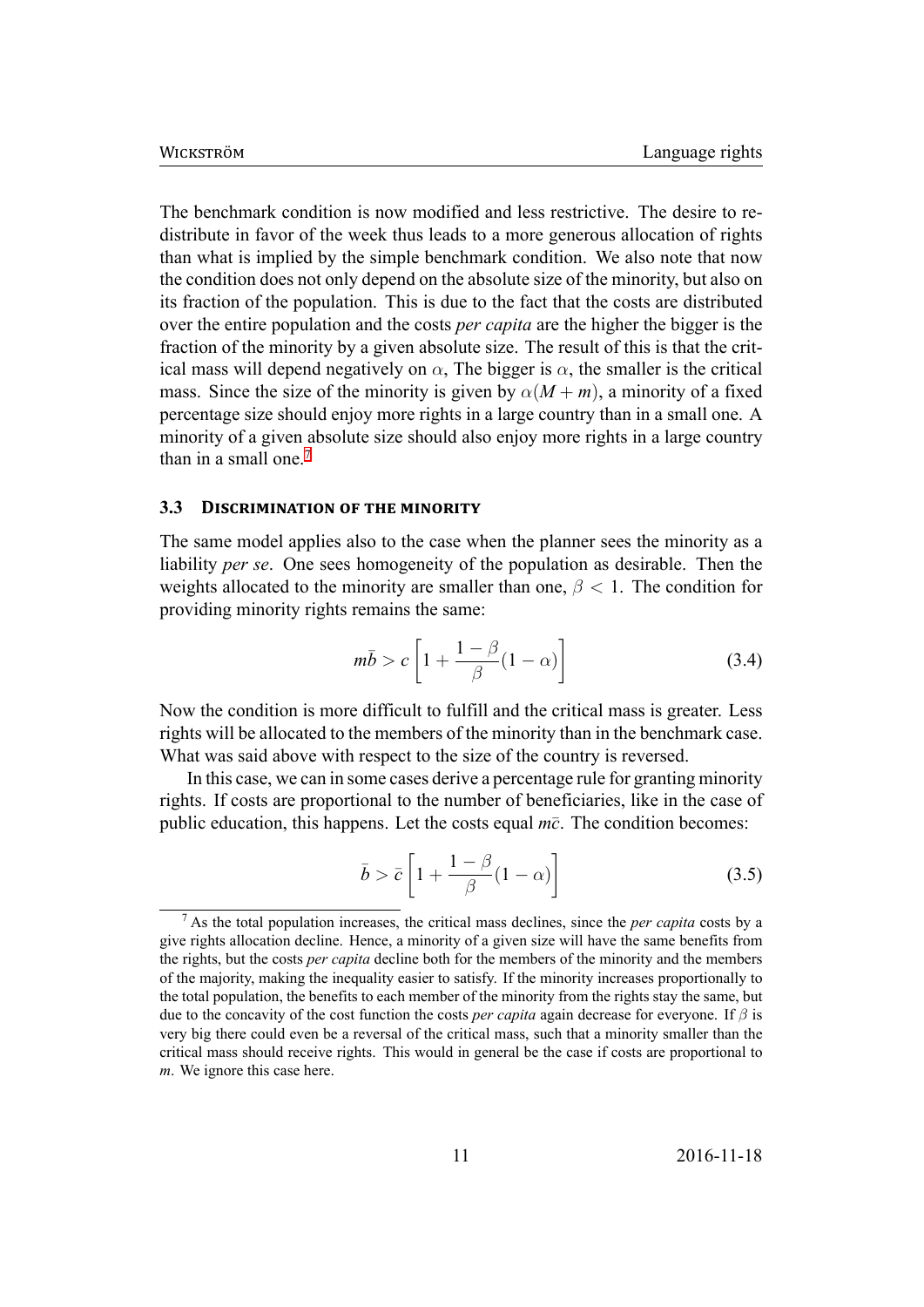We can solve this for *α*:

$$
\alpha > \frac{\bar{c} - \beta \bar{b}}{\bar{c} - \beta \bar{c}} \tag{3.6}
$$

and the critical percentage, hence, becomes:

$$
\alpha^* = \frac{\bar{c} - \beta \bar{b}}{\bar{c} - \beta \bar{c}} \tag{3.7}
$$

Since the cost-benefit benchmark is  $\bar{b} \geq \bar{c}$ , in comparison to the simple costbenefit analysis the minority is discriminated against, if  $\bar{c} < \bar{b} < \bar{c}$  and if it is smaller than the fraction  $\alpha^*$  of the total population. The benchmark is not a sufficient criterion for the introduction of the right any more.

#### **4 IMPLEMENTATION**

In order to implement language rights in a territory, a number of practical considerations have to be taken into account. On the one side, one cannot have a different rule for each possible domain, but has to group domains together. On the other hand, there is a geographical dimension. Most states have federal structures with many different levels of government and the users of various languages are unevenly distributed over the territory of a state. In this section we will first discuss the definition of the relevant domains in general; then the geographical dimension will be addressed. Finally, the political economy of language rights will be illustrated with the help of a couple of simple examples.

#### **4.1 BASIC FORMAL RULE**

We learned in section 2 that welfare theory clearly implies that a "critical-mass" rule is to be used in defining language rights. The determination of the size of the critical mass is, of course, an empirical problem. The cost side can relatively easily be estimated, whereas [th](#page-7-0)e benefit side involves not only straight-forward propensities to pay, but also has to take a number of external effects as well as preferences for redistribution into account. In the end, the number has to be determined by the political (constitutional) process.

That in most real-world cases not a critical-mass rule is being used, but a percentage rule, cannot easily be justified by welfare-economics analysis except in the case of proportional costs. In this case, the critical mass is zero or infinite in the simple cost-benefit analysis. If it is infinite, that is the introduction of the right is efficient, we have seen, however, that the modification due to discriminatory desires of the planer towards the linguistic minority leads to the right being introduced only if the minority reaches a certain proportion of the population.

12 2016-11-18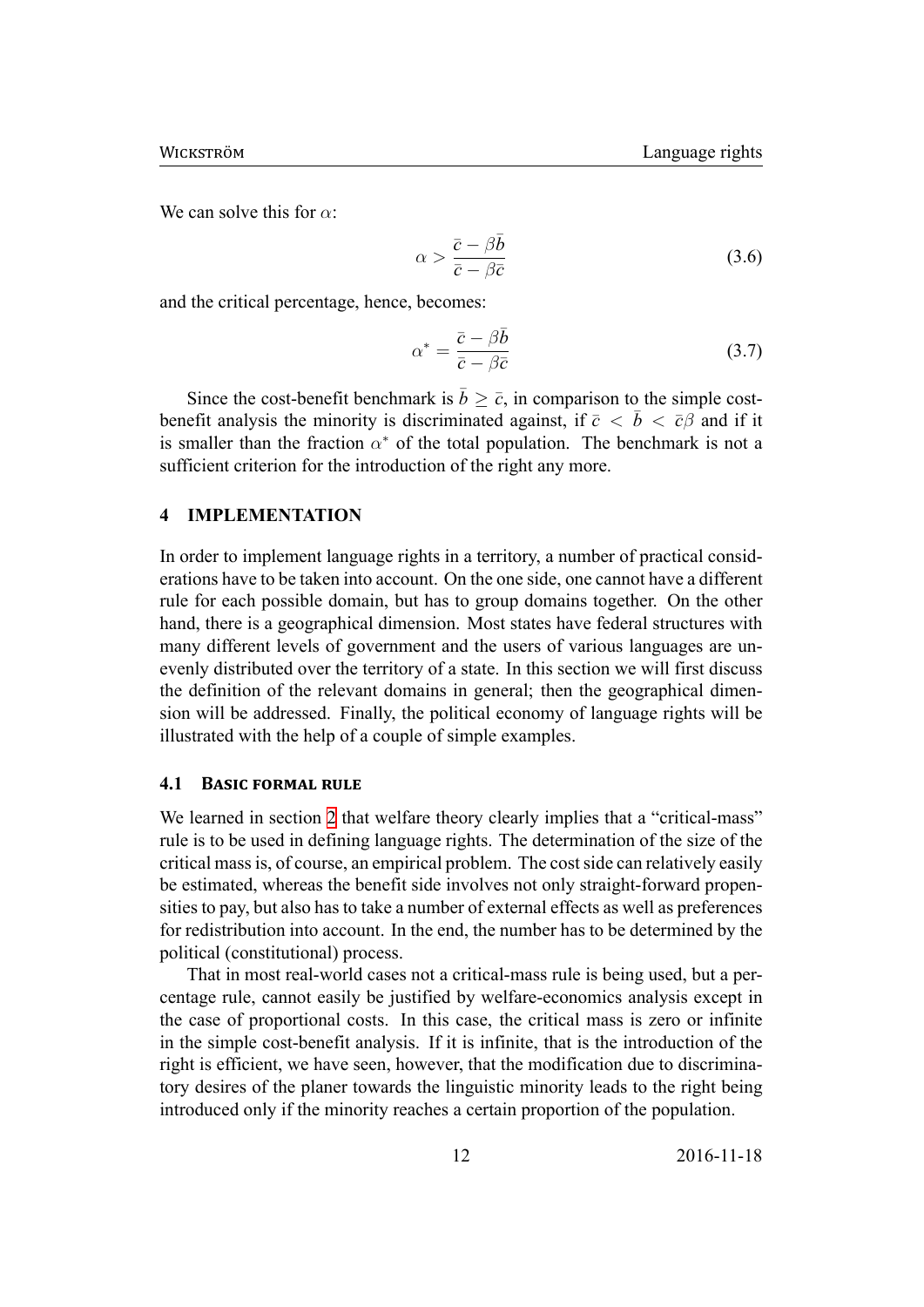#### **4.2 QUANTIFICATION**

In the theoretical discussion we have assumed that there can be different rules for each considered domain. In reality we often encounter only one single rule – a language is given an official status or not in a certain geographical area; occasionally one might distinguish between the status as a working language, the status as a national language, and the status as an official language. This choice could be made more flexible, though, bundling similar domains together. Mostly symbolic domains, like street names, important public documents etc. could be one such aggregated domain, everyday government services could be another one, and basic education a third one, for example. More than one category can certainly increase efficiency if sensibly applied. On the other hand, too many categories causes additional transaction costs. In the end, we would have a trade-off between allocative efficiency and transaction costs – a kind of Coase theorem.

Given the three bundles above, it is reasonable to assume that in the first one the costs are only fixed and not too high, whereas in the second one there are higher fixed costs as well as variable costs depending on the number of beneficiaries, and finally in the last case the costs are mainly variable and proportional to the number of beneficiaries. The two first cases would then call for critical-mass rules with a fairly small critical mass in the first case and a higher one for the government services. In the case of public education, we have seen that the critical mass coming out of the cost-benefit analysis is either zero or infinite, but we have also seen that in the case the planner wants to discriminate against the minority, a percent rule is called for.

In reality, the distinction made is between local and national rules, but rarely between domains. Finland here comes close to the theory. In Finland the rule for the use of Finish and Swedish is the same locally and nationally. It is also both a percent rule and a critical-mass rule: a language has official status in a given area if at least 3000 individuals or at least 8% of the population use it. Swedish is then an official language on the national level (more than 3000 people use it in the whole country) and locally in some counties; in the small ones, the percentage rule is important, but in the larger ones it is the critical-mass criterion that determines the status of the language. From a welfare-economics point of view this is, of course, the sensible criterion. It is also worth noting that the rule is symmetric and that there are a number of smaller counties in Finland where Finnish is not an official language.

The combination of a percentage and critical-mass rule also has the advantage that this combination is politically more difficult to manipulate than only the one or the other rule; see below.

It is interesting to compare the Finnish situation with the rules in Slovakia and Romania. In these countries, there is only a percentage rule, 15% in Slovakia and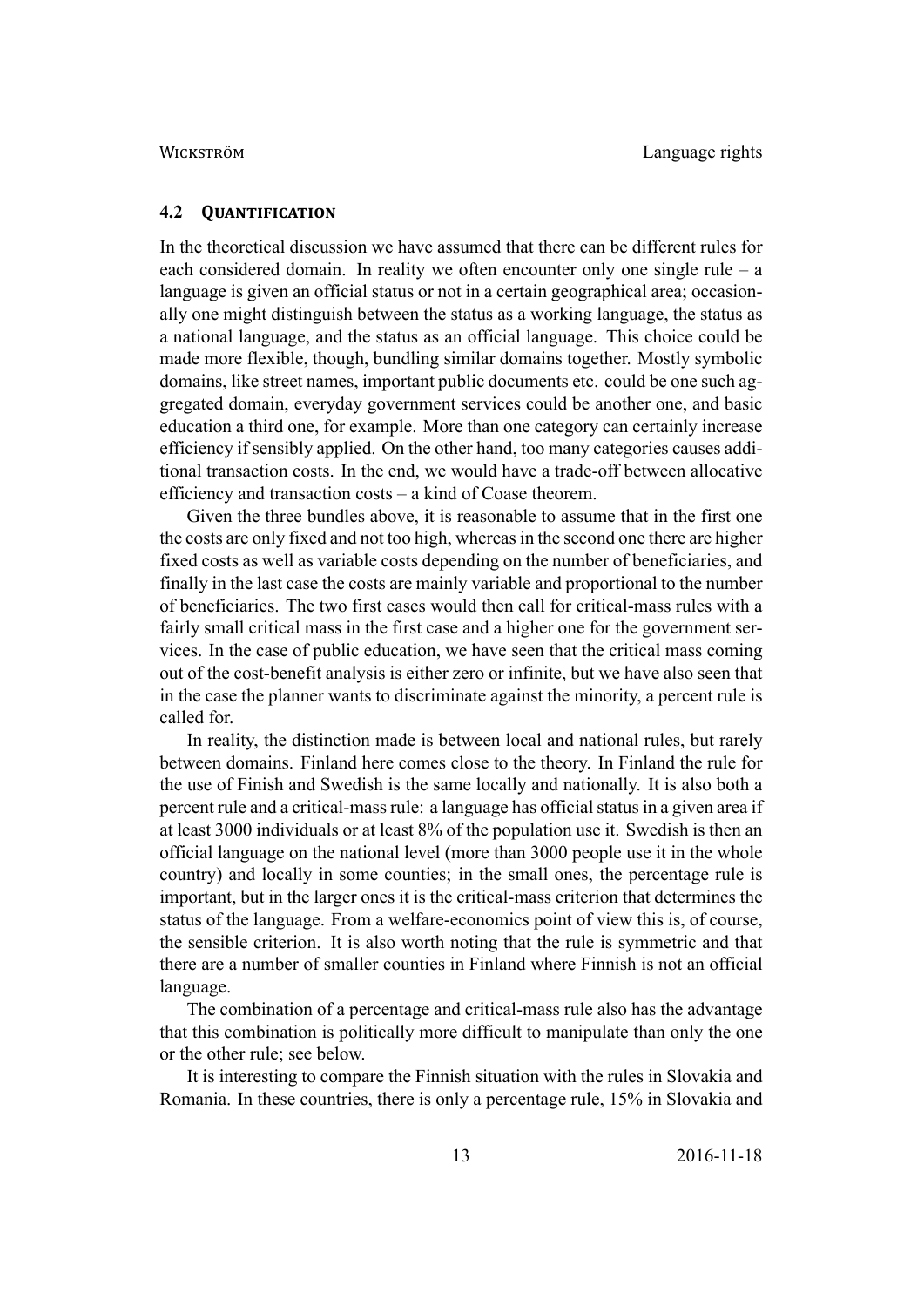20% in Romania. This leads to an official status of a minority language only locally and and in the smallest geographical units of the country. It also leaves the granting of minority rights open to political manipulation. It would be an instructive exercise to redraw the language maps of these two countries using the Finnish rule.

#### 4.3 **LOCAL AUTONOMY AND OPTIMAL FEDERAL STRUCTURES**

Two principal types of considerations form the background of the federal structure of a country. On the one hand, the size of the different jurisdictions has to be determined. On the other hand, the composition of the population largely determines how the borders are to be drawn.

The main argument for big jurisdictions is economies of scale. If economies of scale are present, there are efficiency gains from increased size. This also adds a new dimension to the costs of implementing language rights. On the one extreme, the costs could be proportional to the physical size of the jurisdiction; for instance providing street signs in the minority language. If the composition of the population is homogeneous, also the number of beneficiaries will be proportional to the physical size of the jurisdiction. Then the critical mass will be proportional to the size of the jurisdiction as well, and the decision on providing the right will be unaffected by the size of the jurisdiction. On the other hand, the costs could be independent of the size of the jurisdiction – the most extreme case of economies of scale – like official communications from the head of the jurisdiction. Here, the critical mass will not change as a result of a change in the size of the jurisdiction, but since the number of beneficiaries is proportional to the size, the critical mass will not be reached in sufficiently small jurisdictions and the decision on providing the right will depend on the size of the jurisdiction.

The main welfare argument for small jurisdictions is that one can make the population in each jurisdiction more homogeneous, thereby making also the demand for public goods more homogeneous. This leads to different levels of the optimal public-goods supply in different jurisdictions, which is then closer to the individual demands and, hence, a gain in welfare. An immediate consequence of this is that in a linguistically heterogeneous landscape, there are welfare gains to be had if the borders are drawn in such a way that each jurisdiction is linguistically as homogeneous as possible.<sup>8</sup>

An argument against the welfare-optimal federal structure is a political one. With different very homogeneous areas the country can be threatened by dissolution. One just have to think about Belgium, Czechoslovakia, Yugoslavia, or the Soviet Union. If it is the goal of the central government to prevent an ever greater

<span id="page-14-0"></span><sup>&</sup>lt;sup>8</sup> See, for instance BOADWAY and SHAH (2009) or BALDWIN and WYPLOSZ (2015) for discussions of the principles of federalism.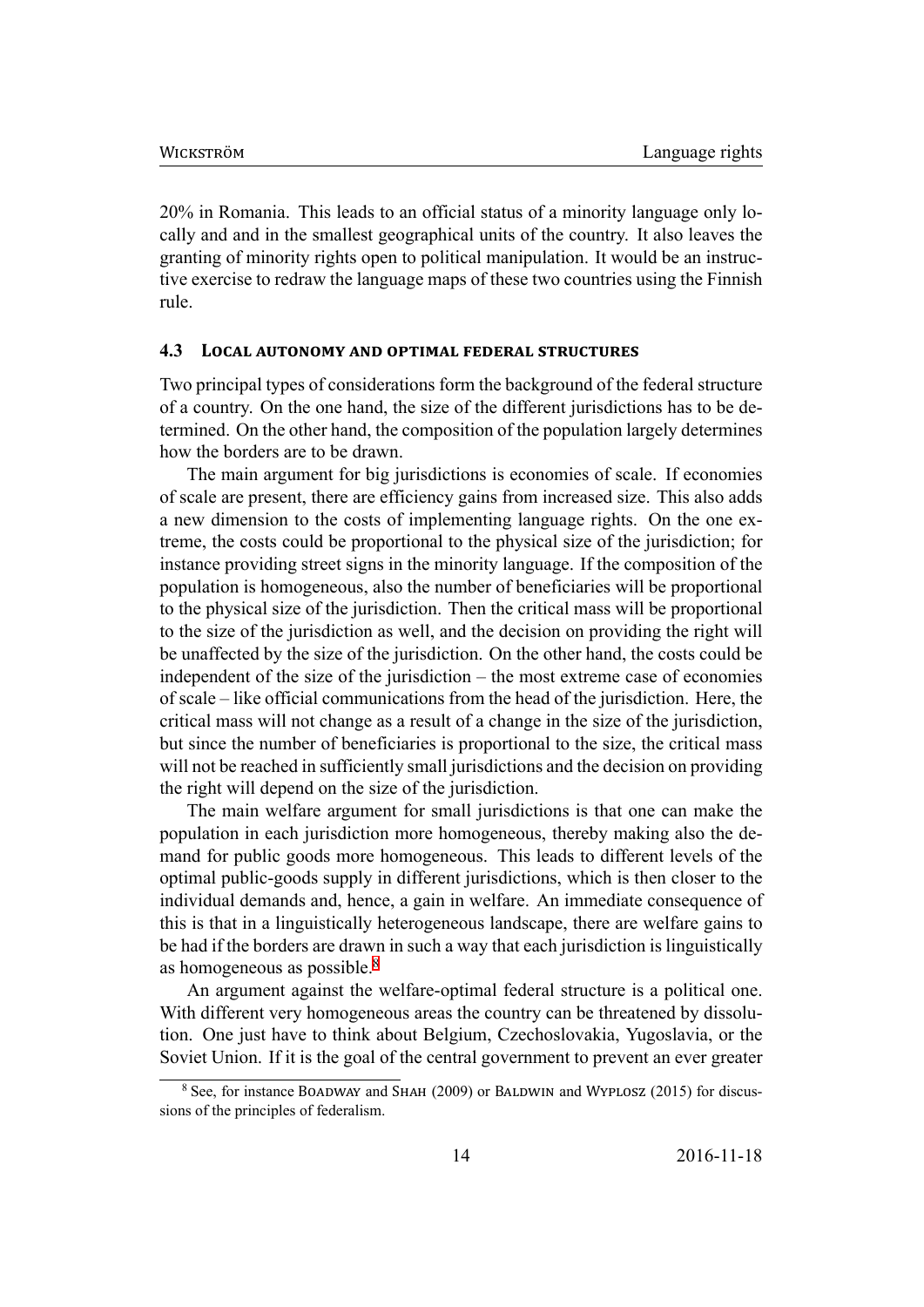

Figure 6. Some country with a 5% linguistic minority

degree of autonomy, this is an argument for not having too homogeneous local or regional jurisdictions. This leads us to a discussion of the manipulability of rules that formally seem to be neutral, in order to reduce the influence of minorities.

#### **4.4 A SIMPLE EXAMPLE**

Imagine a fictitious country with 10 million inhabitants. 9.5 million belong to a linguistic majority and 0.5 million to a minority. The minority is concentrated to one region where it makes up half the population. The situation is pictured in figure 6. The minority is here evenly distributed in the southern part of the country. We assume two possible rules for providing minority-language rights to the minority:

- 1. It has to make up at least 20% of the population in the jurisdiction
- 2. It has to reach a critical mass of 150 000 individuals in the jurisdiction

For the sake of argument, we assume that the costs of providing the language rights in a jurisdiction are independent of its size. That is, the size of the critical mass does not depend on the size of the jurisdiction.

The federal structure in figure 7 could be welfare optimal. It is the one that the theory of federalism would suggest, making each jurisdiction as homogeneous as possible. In the southern county the minority makes up more than 45% of the population and counts 500 000 ind[iv](#page-16-0)iduals. Both decision criteria are satisfied.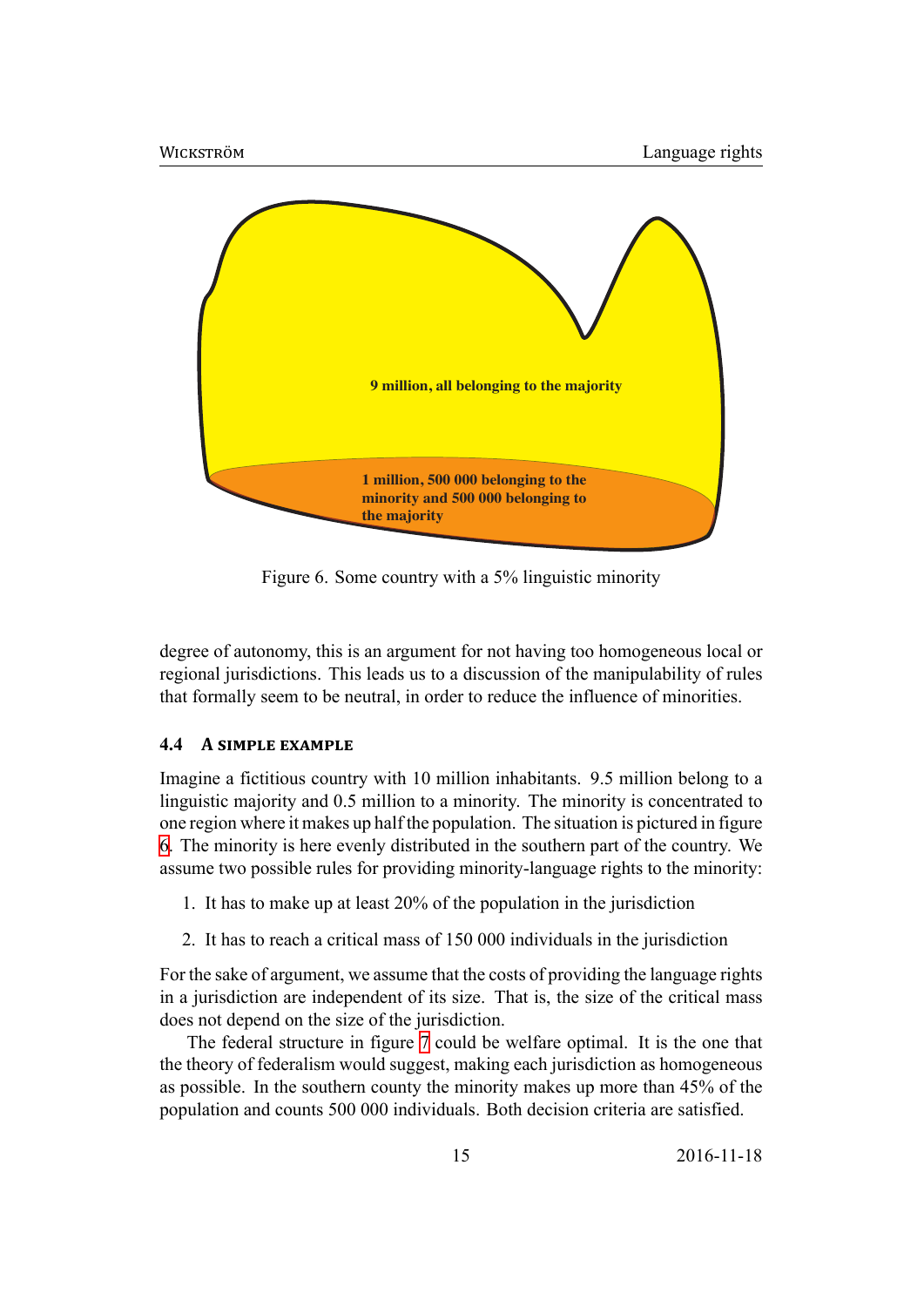<span id="page-16-0"></span>

Figure 7. Welfare-optimal federal structure

An alternative division of the country is depicted in figure 8. This is not in line with the welfare theory, since several jurisdictions are rather heterogeneous. As a consequence, neither decision criterion is satisfied in any of the jurisdictions and no minority rights at all will be in effect.

To see the political importance of the two different rules, w[e](#page-17-0) reform the optimal federal structure in two ways. First the government creates bigger and (maybe) more efficient units, each consisting of about 2.5 million individuals. This is shown in figure 9.

The minority will be found in the southernmost jurisdiction and the size, 500 000 individuals will not change. That is, the critical-mass rule, which is the sensible one from a [we](#page-17-1)lfare-economics point of view, implies that the minority rights be in effect. In the new jurisdiction, however, the minority will have only 18.5% of the population and no minority rights would be in effect if the percentage rule is applied.

Finally, the small-is-beautiful movement reaches our country and the jurisdictions are reduced to about the size of 250 000 people; see figure 10. With the percentage rule, the minority will have about 45% of the population in the four southern districts, but will not reach the critical mass of 150 000 if they are relatively evenly distributed geographically.<sup>9</sup> Hence, the critical-ma[ss r](#page-18-0)ule can be

<sup>&</sup>lt;sup>9</sup> On the other hand, the majority will also have problems to reach the critical mass. However, if we assume that linguistic rights for the majority are not questioned in this country and only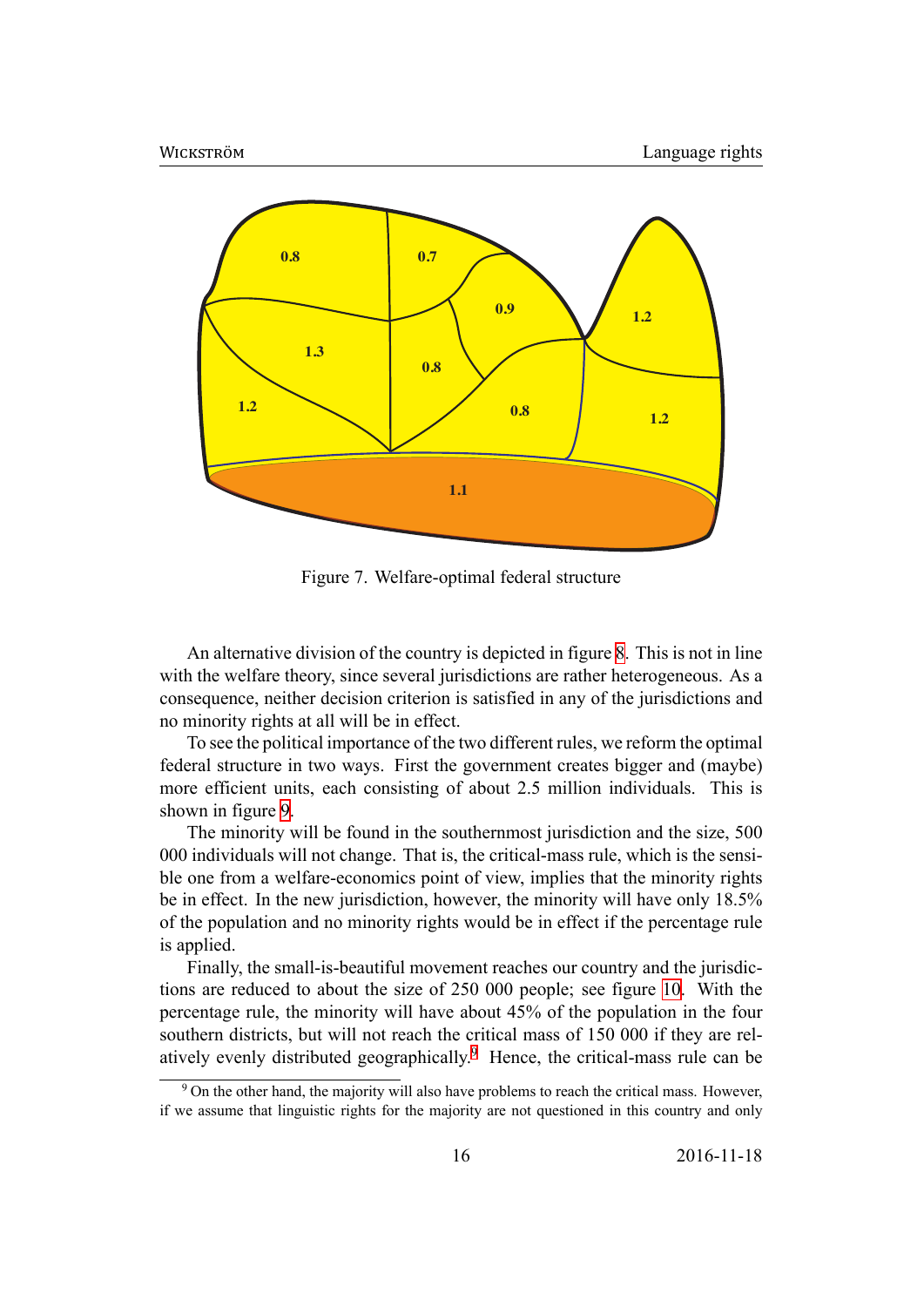<span id="page-17-0"></span>

Figure 8. Discriminatory federal structure

<span id="page-17-1"></span>

Figure 9. Big units federal structure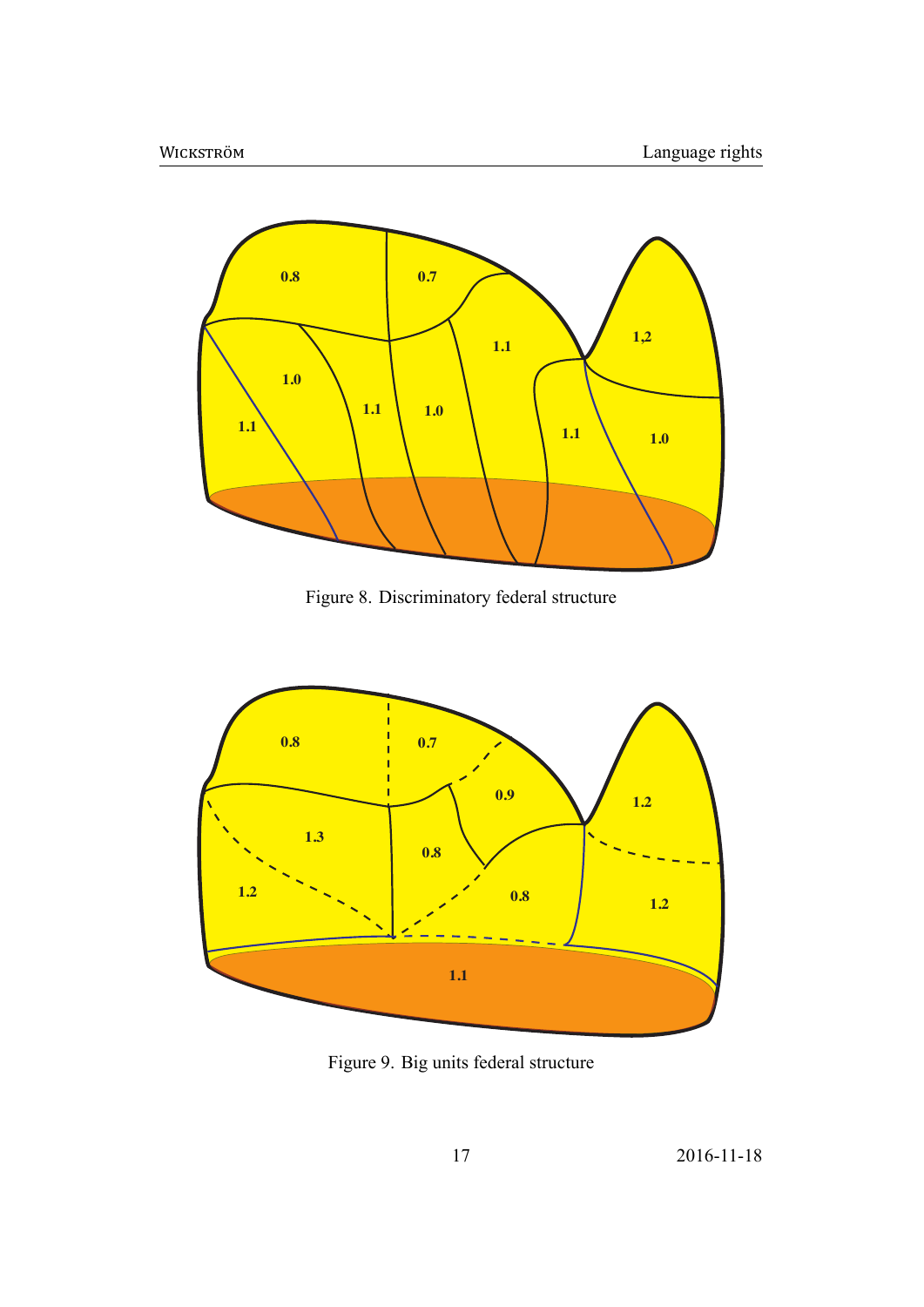<span id="page-18-0"></span>

Figure 10. Small units federal structure

manipulated by reforms of the federal structure. With the Finnish type of rule, the rights allocation would to a large extent be immune to federal reforms. In that way, the percentage rule in combination with the critical-mass rule makes sense.

#### **4.5 SUMMING UP**

With the help of a small example, we have tried to show that the implementation of minority-rights allocations can be manipulated very easily when the spatial dimension is considered. The welfare analysis can provide some guidance, but in the real-world political power determines the outcomes, and there is no guarantee that minorities will be respected.

#### **5 CONCLUSIONS**

In this essay, we have tried to outline a framework for the analysis of language rights based on normative economic theory. In the real world, of course, normative considerations play a very small role. Political opportunity and power are by by far more important. This, however, does not reduce the need for normative benchmarks that are needed in order to evaluate different political policies. Just as we need the welfare theory in order to evaluate the regulation of simple markets,

consider the situation of the minority.